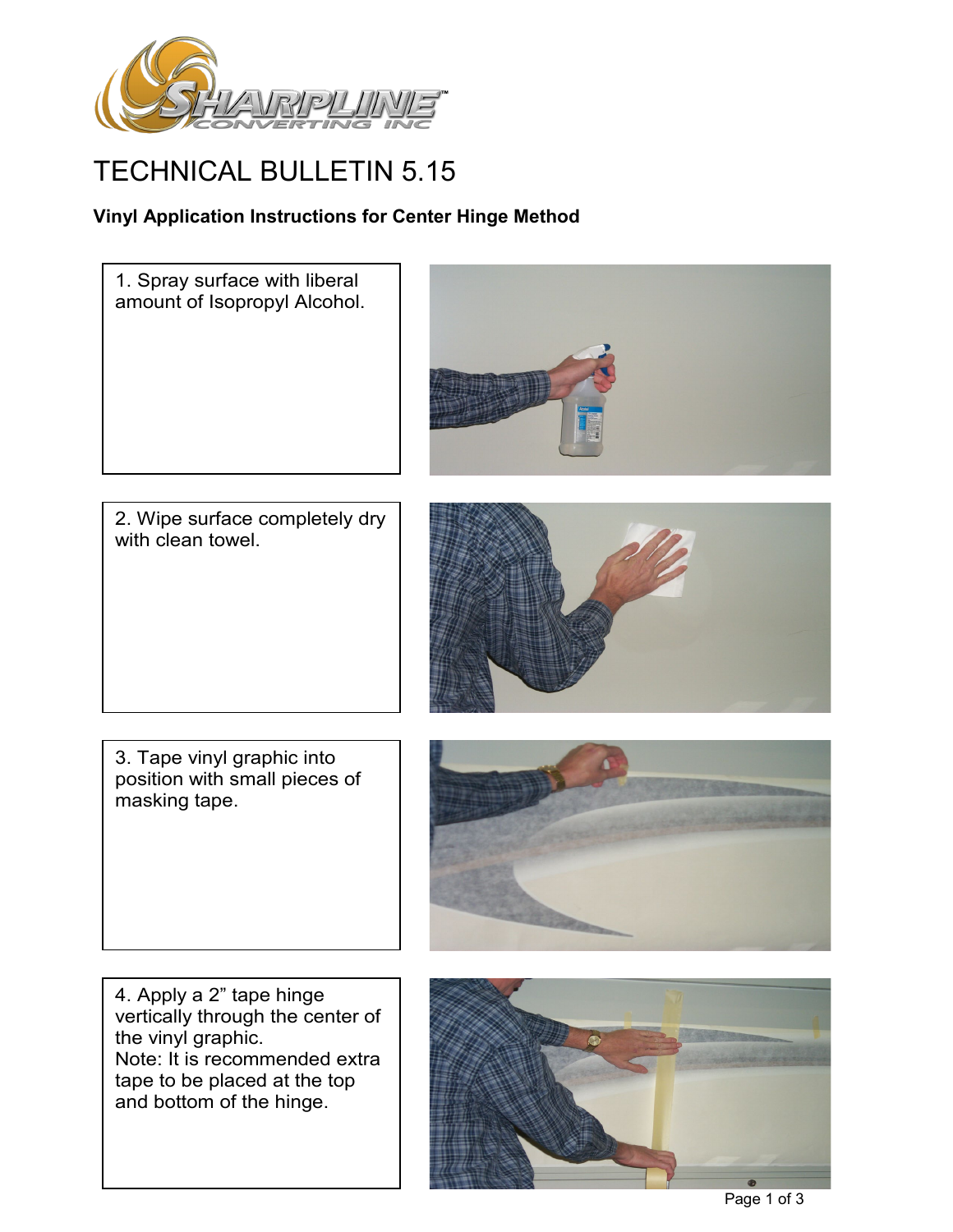5. Fold half of the vinyl graphic back over the hinge, peel liner off vinyl graphic to the tape hinge, cut liner clean and straight along hinge and discard.

6. Fold vinyl graphic back while holding it slightly off the application surface.

Begin squeegee the vinyl graphic down starting at the tape hinge.

7. Remove the tape hinge.

8. Fold the remaining half of the vinyl graphic back over the hinge, peel liner off vinyl graphic.